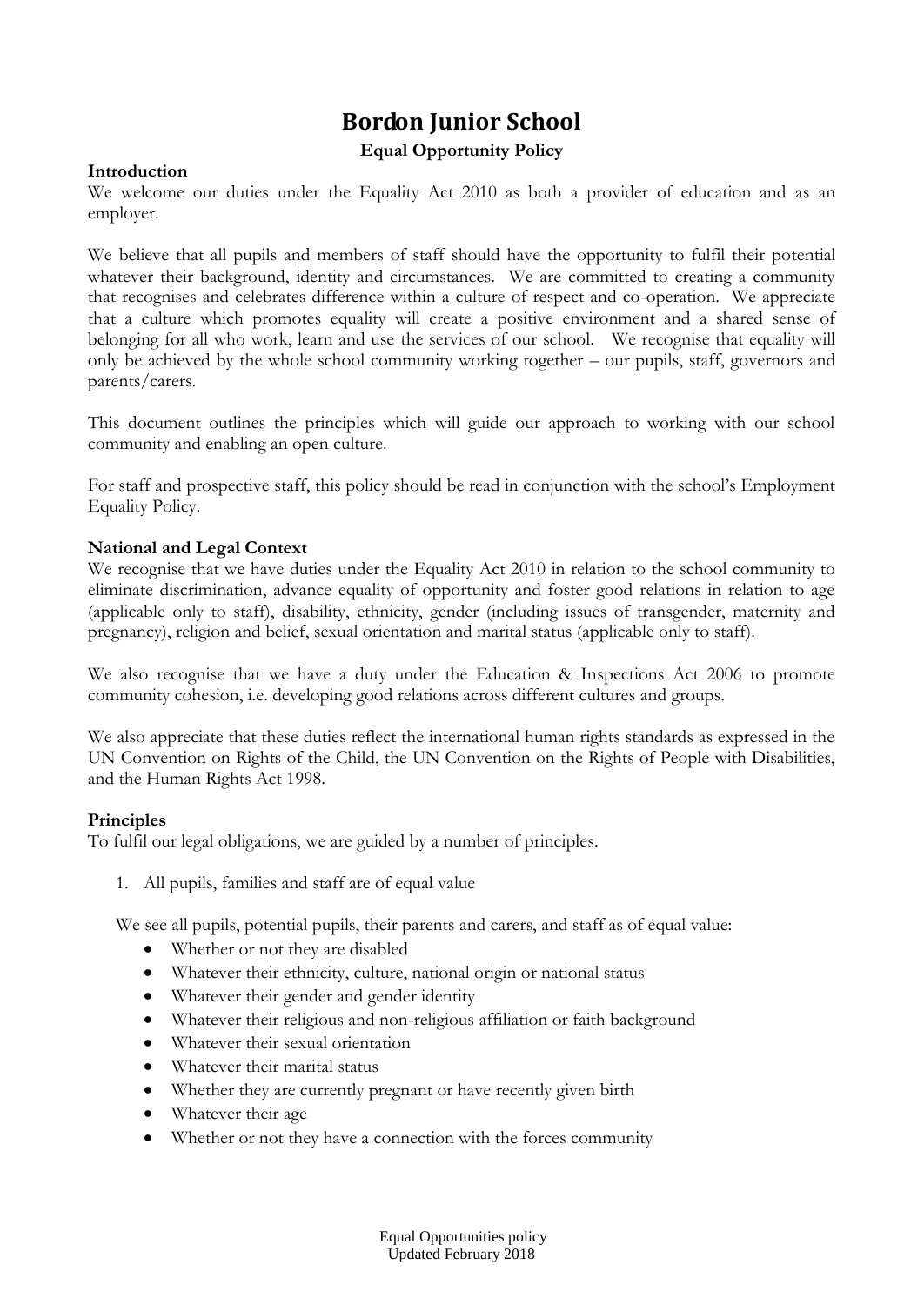# 2. We recognise and respect difference

We recognise that treating people equally does not necessarily involve treating them all the same. We recognise that our policies, procedures and activities must not discriminate but must take account of diversity and the kinds of barriers and disadvantage that staff, parents/carers or pupils may face in relation to their protected characteristics:

- Disability we note that reasonable adjustments may need to be made
- Gender (including transgender) we recognise that girls and boys, men and women have different needs
- Religion and belief we note that reasonable requests in relation to religious observance and practice may need to be made and complied with
- Ethnicity and race we note that all have different experiences as a result of our ethnic and racial backgrounds
- Age we value the diversity in age of staff, parents and carers
- Sexual orientation we respect that individuals have the right to determine their own sexual identity and that they should not experience disadvantage as a result of their preference
- Marital status we recognise that our staff, parents and carers may make their own personal choices in respect of personal relationships and that they should not experience disadvantage as a result of the relationships they have
- Pregnancy and maternity we believe that our staff, parents and carers should not experience any unfair disadvantage as a result of pregnancy or having recently given birth
- We foster positive attitudes and relationships, and a shared sense of cohesion and belonging

We intend that our policies, procedures and activities should promote:

- positive attitudes and interaction between groups and communities different from each other
- an absence of harassment, victimisation and discrimination in relation to any protected characteristics
- 3. We observe good equalities practice in relation to staff

We ensure that our policies and practices for all staff and potential staff throughout the employment lifecycle, i.e. from recruitment through to the cessation of employment and beyond, are applied fairly and consistently across all groups with full respect for legal rights, taking into account aspects applicable to particular groups (e.g. duty to make reasonable adjustments for disabled staff).

4. We aim to reduce and remove inequalities and barriers that already exist

We intend that our policies, procedures and activities avoid or minimise any possible negative impacts and we aim to reduce inequalities that exist between groups and communities different from each other.

5. We consult and involve to ensure views are heard

In our development of policies, we engage with groups and individuals, including pupils who are affected by a policy or activity to ensure that their views are taken into account. For policies and activities affecting pupils, we will take account of views expressed at school council; for parents, through parent governor representation and for staff, through staff governor representation. Where necessary, we will consult more widely with specific groups.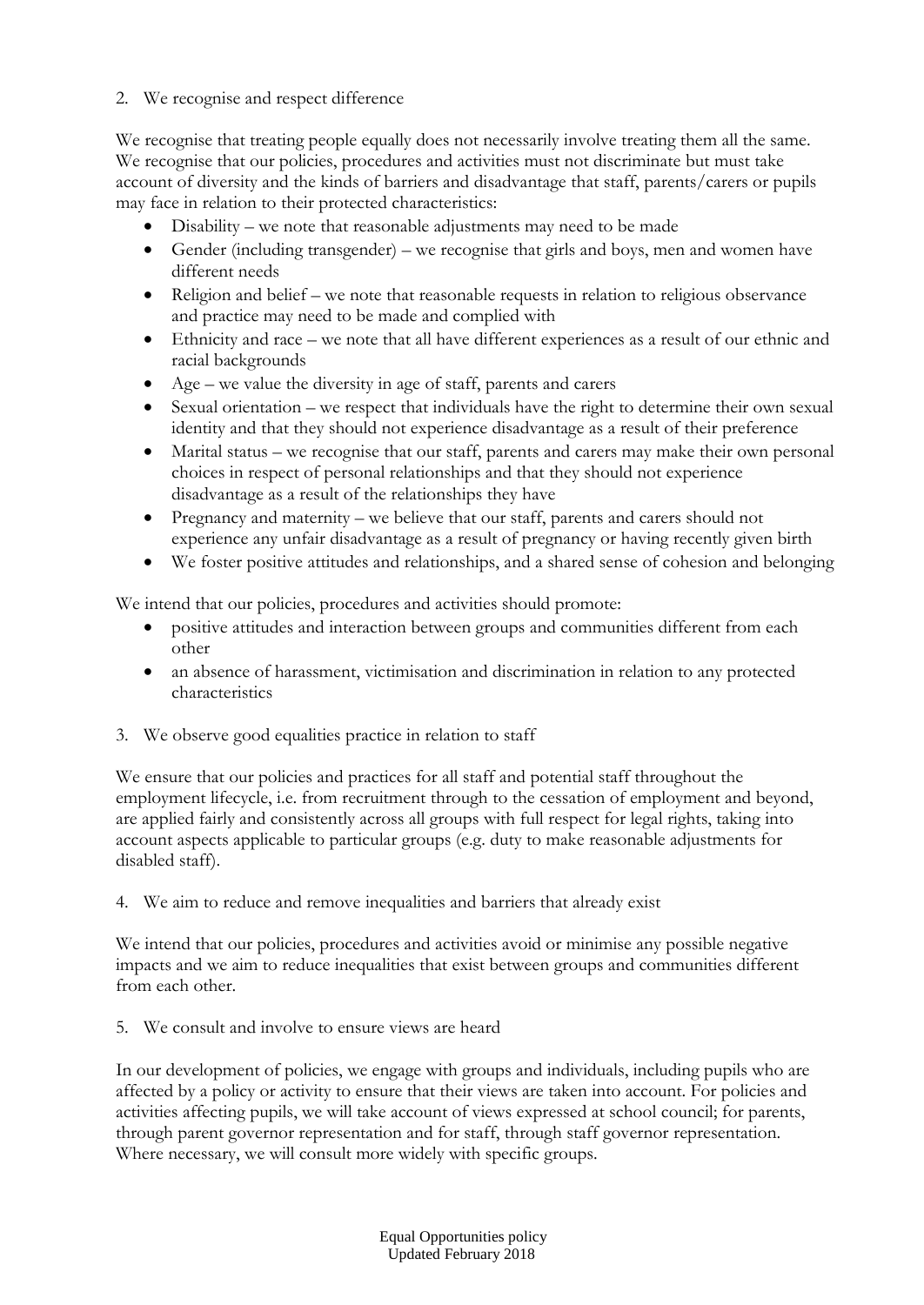6. We aim to foster greater community cohesion

We intend that our policies, activities and curriculum offer foster greater social cohesion and provide for an equal opportunity to participate in public life irrespective of the protected characteristics of individuals and groups.

7. We base our practices on sound evidence

We maintain and publish information annually to show our compliance with the public sector equality duty, set out under section 149 of the Equality Act 2010. Our current equality information can be found in Appendix A to this policy statement.

8. We set ourselves specific and measurable equality objectives

We develop and publish specific and measurable objectives every four years based on the evidence that we have gathered (principle 8) and the engagement we have been involved in (principle 7).

The objectives can be found in Appendix B to this policy statement and take into account both national, county and school level priorities.

We will set ourselves new objectives every four years, but keep them under review and report annually on progress towards achieving them.

# **Application of the principles within this policy statement:**

The principles outlined in the policy statement will be applied and reflected in:

- The delivery of the school curriculum
- The teaching and learning within the school
- Our practice in relation to pupil progress, attainment and achievement
- Our teaching styles and strategies
- Our policies and practice in relation to admissions and attendance
- Our policies and practice in relation to staff
- Our care, guidance and support to pupils, their families and staff
- Our policies and practice in relation to pupil behaviour, discipline and exclusions
- Our partnership working with parents and carers
- Our contact with the wider school community

# **Addressing prejudice and prejudice-related bullying**

The school is opposed to all forms of prejudice including, but not limited to prejudice related to protected characteristics. We will ensure that prejudice-related incidents in relation to staff and pupils are recorded and dealt with appropriately.

## **Roles and responsibilities**

The governing body is responsible for ensuring that the school complies with legislation, and that this policy and its related procedures and action plans are implemented and that arrangements are in place to deal with any concerns or unlawful action that arises.

The headteacher is responsible for implementation of this policy, ensuring that all staff are aware of their responsibilities and given appropriate training and support and for taking appropriate action in any cases of unlawful discrimination, harassment or victimisation.